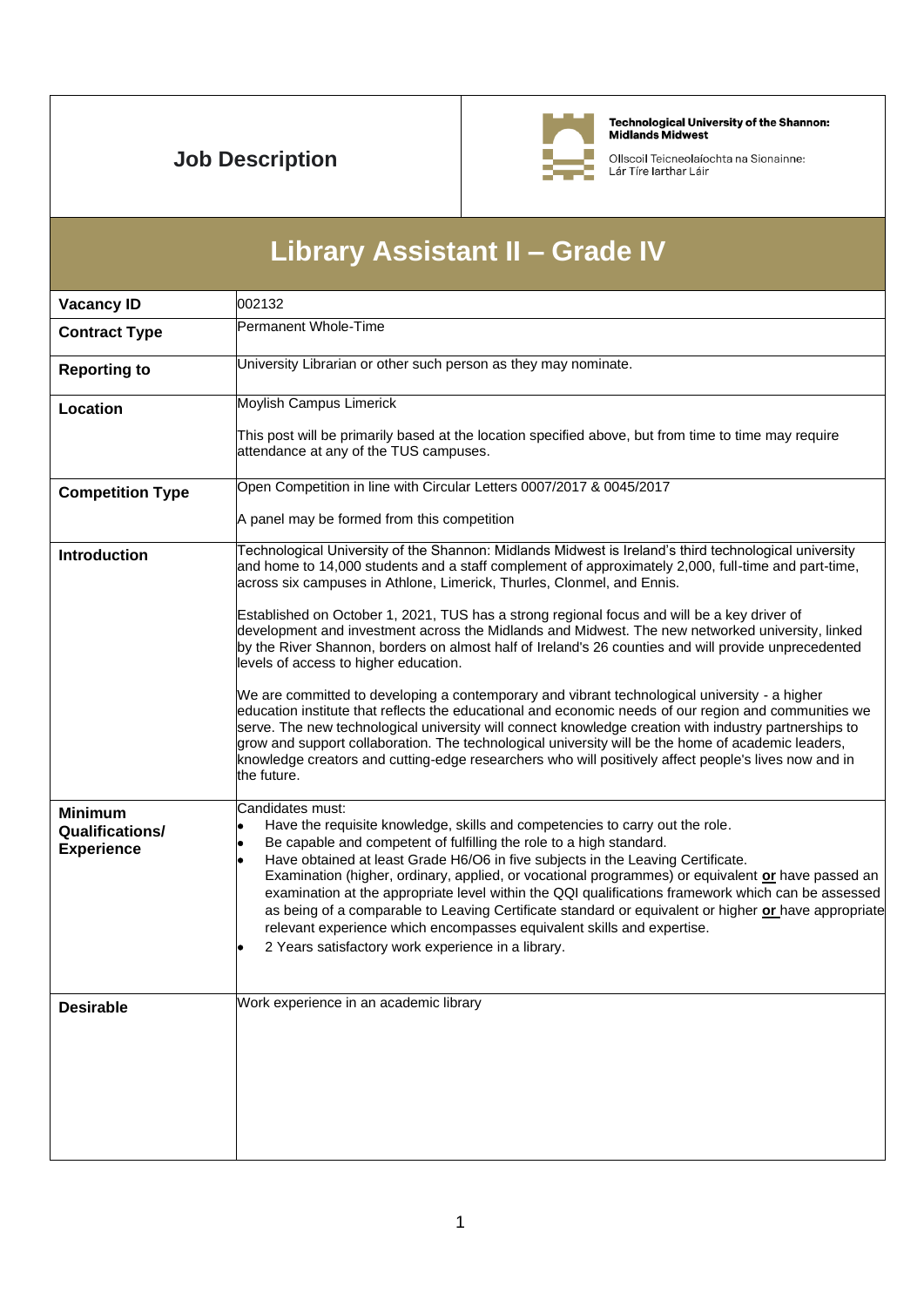| <b>Competencies Required</b> | Excellent IT skills.<br>Excellent communication, inter-personal and team working skills.                                                                                                                       |
|------------------------------|----------------------------------------------------------------------------------------------------------------------------------------------------------------------------------------------------------------|
|                              | Good presentation skills.                                                                                                                                                                                      |
|                              | Flexible, collaborative and co-operative attitude.                                                                                                                                                             |
|                              |                                                                                                                                                                                                                |
| <b>Duties</b>                | The successful candidate's duties will include the following:                                                                                                                                                  |
|                              | To assist in, organise/promote and participate in both internal and external user education                                                                                                                    |
|                              | programmes.<br>To assist in the development and delivery of induction programmes and events for first year, new,                                                                                               |
|                              | mature and international students.                                                                                                                                                                             |
|                              | To assist in the managing of the day-to-day operation of the library                                                                                                                                           |
|                              | To assist in efficient use of library resources, for students and staff.                                                                                                                                       |
|                              | To assist in the supervision of junior staff.<br>To assist in all administration procedures of the libraries.                                                                                                  |
|                              | To assist with maintain and develop the Library's online resource, library collections and other                                                                                                               |
|                              | resources.                                                                                                                                                                                                     |
|                              | To assist in prepare library guides and online information literacy tutorials as appropriate.                                                                                                                  |
|                              | To assist in organising library material, cataloguing, acquisitions of library resources.<br>To assist in/participate in the delivery of an information enquiry service to the Institute community             |
|                              | and regional interests.                                                                                                                                                                                        |
|                              | To assist in developing and monitor special services for students with special needs.                                                                                                                          |
|                              | To assist in carry out user surveys.                                                                                                                                                                           |
|                              | To assist in handling special cases at the circulation desk.<br>Evening duties are an essential part of the role.                                                                                              |
|                              | To undertake other duties as defined by the University Librarian or his nominee from time to time.                                                                                                             |
|                              |                                                                                                                                                                                                                |
| Superannuation               | This is a pensionable post. Specific details of the scheme will be dependent on the successful                                                                                                                 |
|                              | appointee's individual status and therefore such details will be provided at the time of appointment.<br>Applicants should note that they will be required to complete a Pre-Employment Declaration to confirm |
|                              | whether or not they have previously availed of an Irish Public Service Scheme of incentivised early                                                                                                            |
|                              | retirement or enhanced redundancy payment. Applicants will also be required to declare any                                                                                                                     |
|                              | entitlements to a Public Service pension benefit (in payment or preserved) from any other Irish Public<br>Service employment.                                                                                  |
|                              |                                                                                                                                                                                                                |
| <b>Hours</b>                 | A staff member appointed to this post will have to work a standard working week of 37 hours(net of                                                                                                             |
|                              | rest breaks).                                                                                                                                                                                                  |
| <b>Annual Leave</b>          | 23 days per annum. CL 0009/2014 will apply, as necessary.                                                                                                                                                      |
|                              |                                                                                                                                                                                                                |
| <b>Salary Scale</b>          | €32,013 - €46,966 (10 points).                                                                                                                                                                                 |
|                              | The rate of remuneration may be adjusted from time to time in line with Government pay policy.                                                                                                                 |
|                              | The Human Resources Department                                                                                                                                                                                 |
| <b>Contact Details</b>       | Athena<br>Technological University of the Shannon:<br>SWAN                                                                                                                                                     |
|                              | <b>CO GEND</b><br><b>Midlands Midwest</b><br><b>Bronze Awar</b>                                                                                                                                                |
|                              | Email: humanresources@lit.ie (TUS Midwest)<br>СНАВ                                                                                                                                                             |
|                              |                                                                                                                                                                                                                |
|                              | TUS staff (Midwest) who wish to apply must apply via the ESS system. Applicants from                                                                                                                           |
|                              | TUS Midlands can submit an electronic application as an external applicant through the                                                                                                                         |
|                              | TUS Midwest E-Recruitment site. Only on-line e-recruitment application forms will be                                                                                                                           |
|                              | accepted.                                                                                                                                                                                                      |
|                              |                                                                                                                                                                                                                |
|                              | Click on the relevant link below to apply:                                                                                                                                                                     |
|                              |                                                                                                                                                                                                                |
|                              | Internal Applicants (TUS Midwest Staff) Search & Apply                                                                                                                                                         |
|                              |                                                                                                                                                                                                                |
|                              |                                                                                                                                                                                                                |
|                              | External Applicants (including TUS Midlands Staff) Search & Apply                                                                                                                                              |
|                              |                                                                                                                                                                                                                |